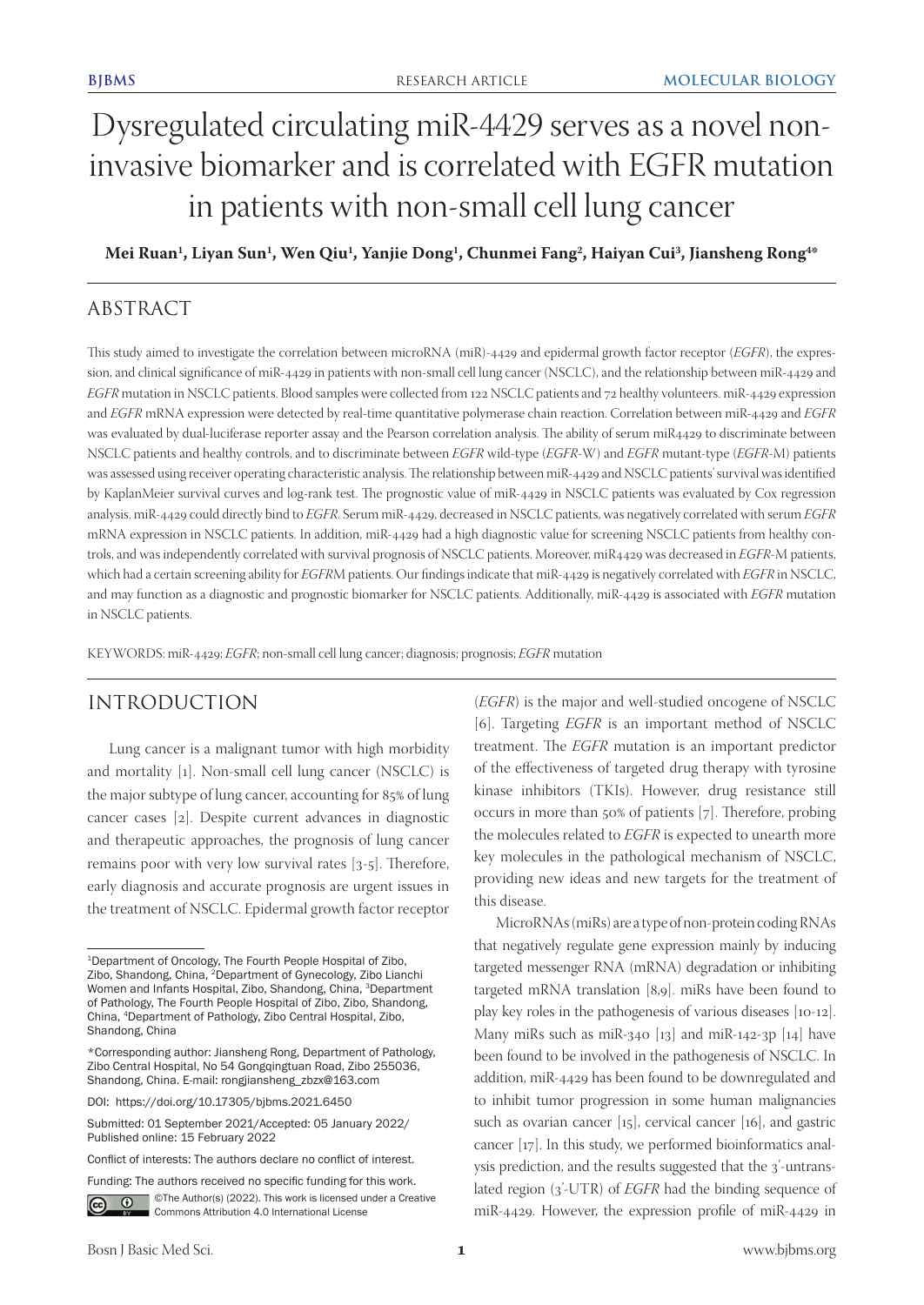NSCLC, the relationship of miR-4429 with *EGFR* expression, and *EGFR* mutation in NSCLC patients are unknown.

Thus, the aim of this study was to explore whether miR-4429 was related to *EGFR*, measure the expression of miR-4429 in NSCLC, investigate its clinical value in NSCLC, and explore its relationship with *EGFR* mutation in NSCLC patients. This study is expected to provide a novel biomarker for the diagnosis and survival prognosis of NSCLC patients, and a novel target for the therapy in NSCLC patients.

# MATERIALS AND METHODS

#### Study population and serum collection

Venous blood samples were collected from 122 NSCLC patients enrolled in The Fourth People Hospital of Zibo from 2014 to 2019. Blood samples of 72 healthy volunteers who underwent health physical examination during the same period were also collected as controls. Then, serum separation was performed by centrifugation immediately after blood sample collection to avoid hemolysis, and the serum was immediately stored at −80℃ for further use. The inclusion criteria for NSCLC patients were: (1) they had not received any anti-tumor treatment before surgery; (2) they were diagnosed with NSCLC on pathological basis and (3) their clinical medical record data was fully available. Patients were excluded from this study if they: (1) presented with concomitant major organ diseases; (2) had renal, hepatic, or severe cardiac dysfunction; (3) complicated with other malignancies; (4) had incomplete clinical data. The information of clinicopathological characteristics of patients were recorded, including age (was dichotomized according to the age cut-off standard for elderly in China), gender, smoking, tumor size, *EGFR* mutation, lymph node metastasis, tumor node metastasis (TNM) stage, and histological subtypes. For the *EGFR* mutation detection, *EGFR* mutations of exon 18, 19, 20, and 21 were amplified using AmoyDx *EGFR* Mutations Detection Kit (Amoy Diagnostics, Shanghai, China) according to the principle of the amplification refractory mutation system. Positive or negative results were obtained if the criteria specified by the manufacturer's protocol were met. All patients underwent a 5-year survival follow-up, and their survival data were recorded for subsequent analysis. This study was approved by the Ethics Committee of The Fourth People Hospital of Zibo (No. 00013269), and all participants provided written informed consent.

#### *Dual-luciferase reporter assay*

The binding sequences of miR-4429 to the 3'-UTR region of *EGFR* were predicted in starBase v2.0 platform (http:// starbase.sysu.edu.cn/). The wild-type (WT)-*EGFR* sequence containing the miR-4429 binding site and mutant-type (MUT)-*EGFR* sequence was cloned into the pGL3 dual-luciferase reporter vector (Promega, Madison, WI, USA). Then, the WT*EGFR* and MUT*EGFR* vectors were co-transfected with miR-4429 mimic or mimic negative control (NC) into HEK293T cells using Lipofectamine 3000 reagent (Invitrogen, CA, USA) following the manufacturer's instructions. The results were examined after 48 hours.

#### *Total RNA extraction*

Total RNA was extracted from the serum samples of NSCLC patients and healthy controls using TRIzol reagent (Invitrogen; Thermo Fisher Scientific, Inc.), and was then purified. The purity and concentration of the obtained RNA were evaluated by NanoDrop 2000 (Thermo Fisher Scientific, Inc.). The obtained RNA could be used for further analysis when the optical density (OD) ratio of 260 nm/280 nm was close to 2.0. The above operation was repeated 3 times. Then, the obtained RNA (1 μg) was reverse transcribed into cDNA using the PrimeScript RT Reagent Kit (TaKaRa, Japan), following the manufacturers' instructions.

#### *Real-time quantitative polymerase chain reaction (RT-qPCR)*

Relative expression of miR-4429 and relative mRNA expression of *EGFR* was detected by RT-qPCR, which was performed using a SYBR green I Master Mix kit (Invitrogen, Carlsbad, CA, USA) on a 7500 Real-Time PCR System (Applied Biosystems, USA). The cel-miR-39-3p (spike in-control) was used as the internal reference of relative miR-4429 expression, and glyceraldehyde 3-phosphate dehydrogenase (GAPDH) was used as the internal reference of relative mRNA expression of *EGFR*. The primer sequences used for PCR were as follows: miR-4429 forward, 5'-GCCGAGAAAAGCTGGGCTGA-3' and reverse, 5'-CTCAACTGGTGTCGTGGA-3'; cel-miR-39-3p forward, 5'-UCACCGGGUGUAAAUCAGCUUG-3' and reverse, 5'-AACGCTTCACGAATTTGCGT-3'; *EGFR* forward, 5'-TTGCCGCAAAGTGTGTAACG-3' and reverse, 5'-GTCACCCCTAAATGCCACCG-3'; GAPDH forward, 5'-TGGAAGGACTCATGACCACA-3' and reverse, 5'-TTCAGCTCAGGGATGACCTT-3'. The PCR was performed 3 times. Relative miR-4429 expression and relative mRNA expression of *EGFR* were calculated by 2<sup>ΔΔCT</sup> method [18].

#### Ethics approval and consent to participate

The experimental procedures were all in accordance with the guideline of the Ethics Committee of The Fourth People Hospital of Zibo and has approved by the Ethics Committee of The Fourth People Hospital of Zibo. This study complies with the Declaration of Helsinki.

A signed written informed consent was obtained from each patient.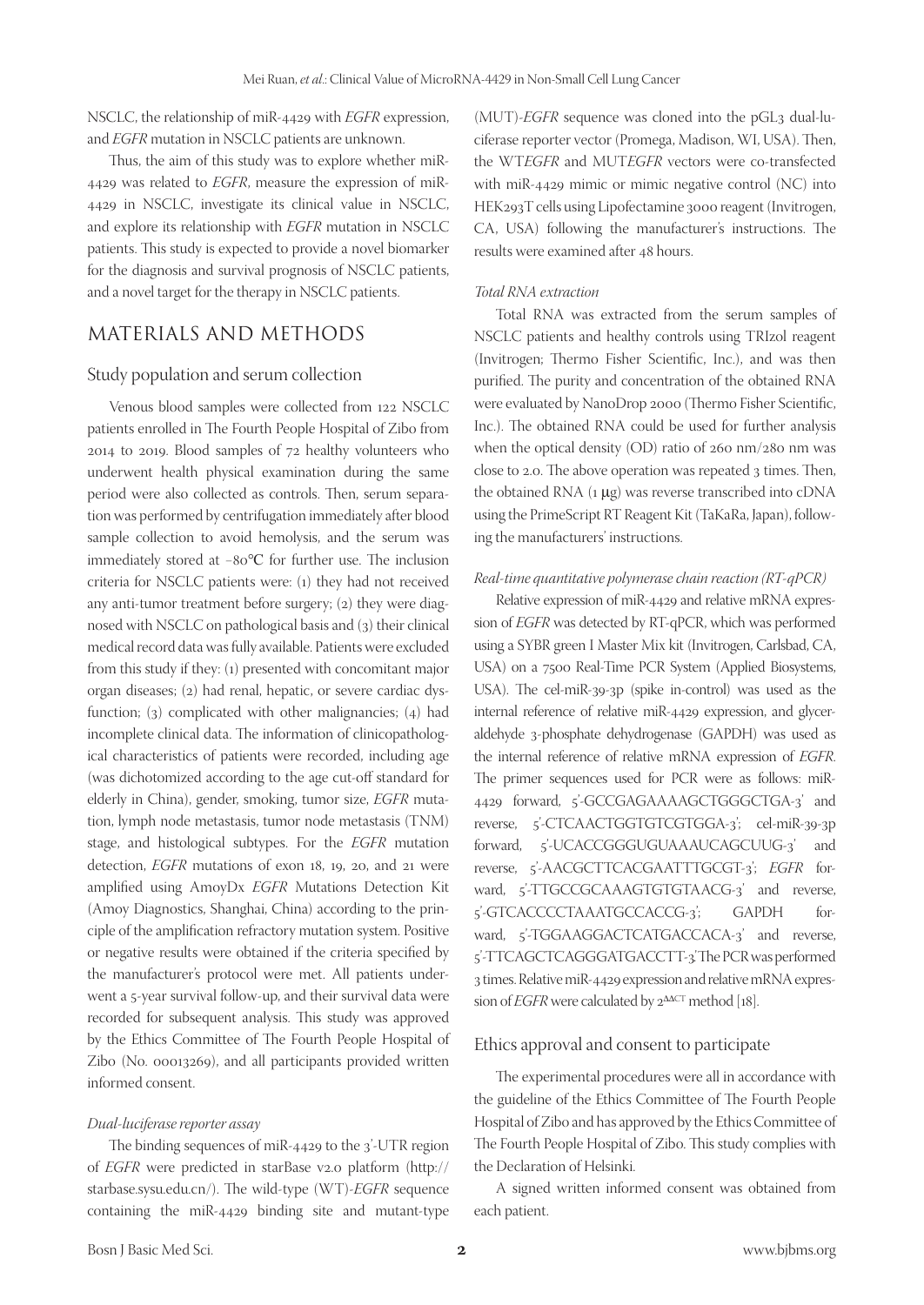#### Availability of data and materials

The data used to support the findings of this study are available from the corresponding author upon reasonable request.

#### Statistical analysis

Data analysis results were shown as mean ± standard deviation (SD). All analyses were performed by SPSS 22.0 (IBM Corp.) and GraphPad Prism 7.0 software (GraphPad Software, Inc.). Comparisons between two groups of measurement data were performed using t-tests, and correlation analysis between variables was performed using the Pearson correlation analysis. The Chi-square test was used to analyze the association of miR-4429 with patients' clinicopathological characteristics. Receiver operating characteristic (ROC) analysis was used to evaluate the clinical significance of serum miR-4429 in distinguishing NSCLC patients from healthy controls, and in distinguishing *EGFR* WT (*EGFR*-W) patients from *EGFR* MUT (*EGFR*M) patients. Kaplan-Meier curves were used to analyze the relationship of miR-4429 with the survival of NSCLC patients, and the log-rank test was used to analyze the difference between the two curves. Cox regression analysis was used to judge the prognostic value of miR-4429 in NSCLC patients.  $p < 0.05$  indicated a statistically significant difference.

#### RESULTS

#### Circulating miR-4429 is negatively correlated with EGFR in NSCLC patients

The results of bioinformatics prediction, shown in Figure 1A, exhibited the binding sites of miR-4429 to *EGFR*. Subsequently, the luciferase reporter assay results demonstrated that relative luciferase activity of the WT-*EGFR* group was decreased by miR-4429 mimic in HEK293T cells  $(p < 0.05)$ , and no significant change was found in the luciferase activity of the MUT-*EGFR* group, indicating the direct binding between *EGFR* and miR-4429 (Figure 1B). Moreover, compared to healthy controls, NSCLC patients had significantly lower miR4429 levels (Figure  $1C$ ,  $p < 0.001$ ) and significantly higher *EGFR* mRNA levels (Figure 1D, *p* < 0.001). Relative mRNA levels of *EGFR* were significantly negatively correlated with the relative miR-4429 levels in the serum of NSCLC patients (r = −0.641, *p* < 0.001; Figure 1E).

# Relationship between miR-4429 and NSCLC patients' clinicopathological characteristics

As presented in Table 1, we found that miR-4429 was associated with tumor size  $(p = 0.033)$ , *EGFR* mutation  $(p = 0.006)$ , lymph node metastasis (*p* = 0.013) and TNM stage (*p* = 0.002) in NSCLC patients. Nevertheless, no association was found

between miR-4429 and other characteristics, including age, gender, smoking, and histological subtypes (all  $p > 0.05$ ).

#### Diagnostic performance of circulating miR-4429 in patients with NSCLC

ROC analysis results, shown in Figure 2, indicated that miR-4429 had high diagnostic potential to screen patients with NSCLC from healthy controls with an area under the ROC curve (AUC) of 0.918. At the optimal cut-off value of 0.700, the sensitivity and specificity were 89.34% and 84.72%, respectively.

# Prognostic value of miR-4429 in predicting the overall survival of NSCLC

As presented in Figure 3, the survival curves indicated that NSCLC patients with low miR4429 levels had poor overall survival (log-rank  $p = 0.0157$ ). The results of the Cox regression analysis of miR-4429 in predicting the overall survival of NSCLC were shown in Table 2. Univariate Cox regression analysis demonstrated that lymph node metastasis, TNM stage, and miR-4429 were associated with the overall survival of NSCLC patients. Then, the significant variables from univariate analysis results were included in multivariate Cox analysis. Multivariate Cox regression analysis results showed that TNM stage (hazard ratio [HR] = 2.372, 95% confidence interval  $|CI| = 1.606 - 3.008$ ,  $p = 0.027$ ) and miR-4429 (HR = 2.359, 95% CI=1.632-3.159, *p* = 0.009) were independently associated with the prognosis of NSCLC patients.

# Association of miR-4429 with EGFR mutation in patients with NSCLC

Fifty-six (45.9%) NSCLC patients with *EGFR* mutation were observed among the 122 NSCLC patients, including 27 (48.2%) cases of exon 19 deletions (19Del), 24 (42.9%) cases of exon 21 mutation (L858R), 3 (5.3%) cases of exon 21 mutation (L861Q) and 2 (3.6%) cases of S768I mutation in exon 21. Serum miR-4429 levels were significantly lower in *EGFR*-M patients than that in patients with *EGFR*-W (Figure 4A,  $p <$  0.01). Additionally, no significantly different expression of miR-4429 was observed between patients with different types of *EGFR* mutations (Figure 4B, *p* > 0.05). Moreover, ROC analysis results indicated that serum miR4429 had a certain ability to differentiate between *EGFR*-M patients and *EGFR*-W patients ( $AUC = 0.817$ , Figure  $4C$ ).

# DISCUSSION

*EGFR* is an extensively studied and reported oncogene, thus, searching for molecules related to *EGFR* is necessary for NSCLC treatment. Currently, many miRs have been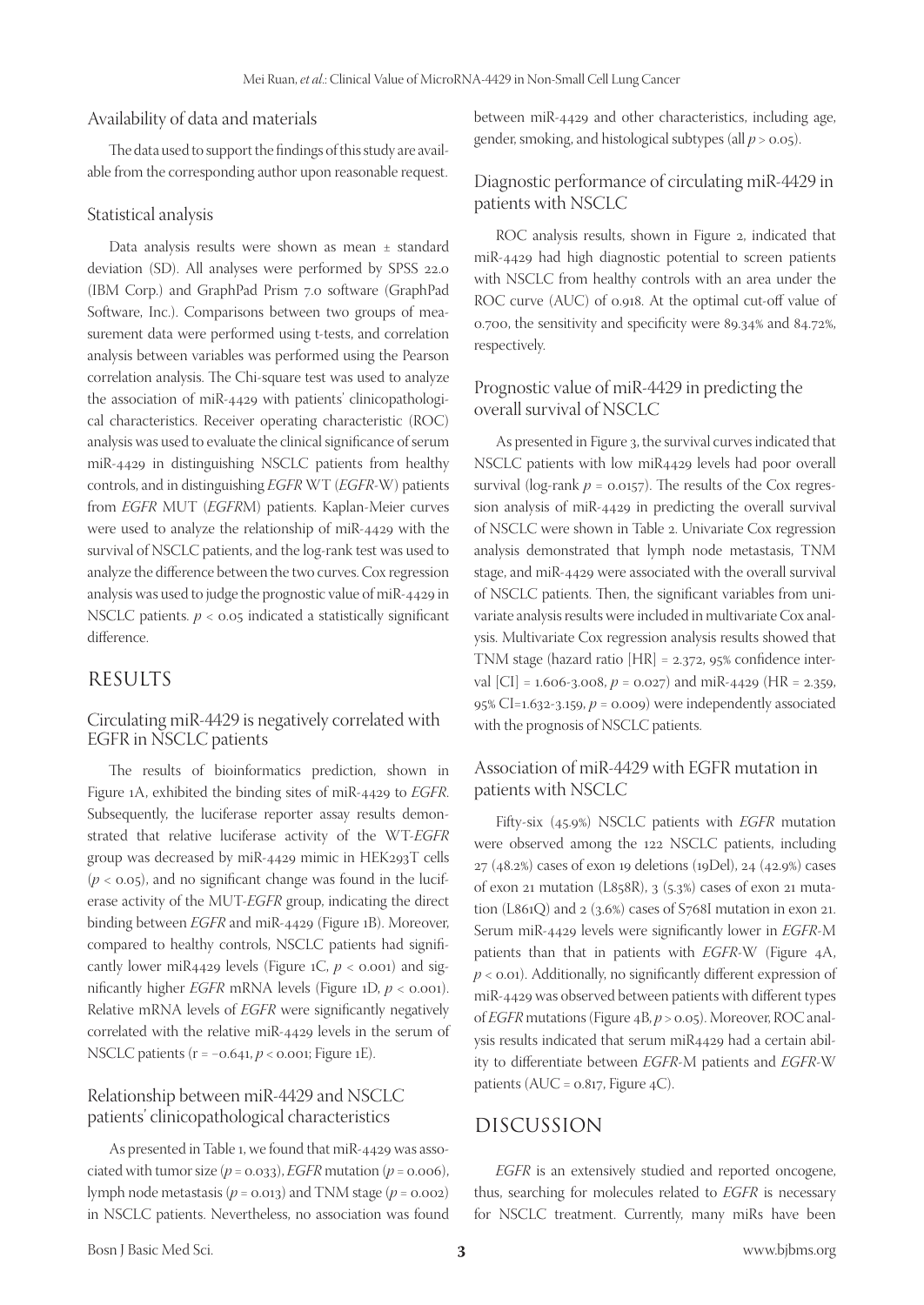

FIGURE 1. Correlation of miR-4429 with *EGFR* in NSCLC patients. A. The binding sites of miR-4429 to *EGFR* was predicted by starBase v2.0 platform. B. Relative luciferase activity in WT-*EGFR* group was decreased by miR-4429 mimic in HEK293T cells. C. Serum miR-4429 expression in healthy controls and NSCLC patients. D. Relative mRNA levels of *EGFR* in healthy controls and NSCLC patients. E. Relative *EGFR* mRNA levels were negatively correlated with relative miR-4429 levels in the serum of NSCLC patients (r = -0.641,  $p < 0.001$ ). \* $p < 0.05$ , \*\*\* $p < 0.001$  vs. mimic NC or healthy controls. *EGFR*, Epidermal growth factor receptor; WT, Wide-type; MUT, Mutant-type; NC, Negative control; NSCLC, Non-small cell lung cancer.

TABLE 1. Relationship between miR-4429 and the clinicopathological characteristics of NSCLC patients

|                         |                    | miR-4429   |          | $p$ value |
|-------------------------|--------------------|------------|----------|-----------|
| Features                | Total<br>$(n=122)$ | expression |          |           |
|                         |                    | Low        | High     |           |
|                         |                    | $(n=64)$   | $(n=58)$ |           |
| Age (years)             |                    |            |          | 0.584     |
| &50                     | 43                 | 24         | 19       |           |
| $>60$                   | 79                 | $40^{1}$   | 39       |           |
| Gender                  |                    |            |          | 0.761     |
| Female                  | 48                 | 26         | 22       |           |
| Male                    | 74                 | 38         | 36       |           |
| Smoking                 |                    |            |          | 0.632     |
| No                      | 49                 | 27         | 22       |           |
| Yes                     | 73                 | 37         | 36       |           |
| Tumor size (cm)         |                    |            |          | 0.033     |
| $\leq$ 3                | 72                 | 32         | 40       |           |
| >3                      | 50                 | 32         | 18       |           |
| <b>EGFR</b> mutation    |                    |            |          | 0.006     |
| Negative                | 66                 | 27         | 39       |           |
| Positive                | 56                 | 37         | 19       |           |
| Lymph node metastasis   |                    |            |          | 0.013     |
| Negative                | 72                 | 31         | 41       |           |
| Positive                | 50                 | 33         | 17       |           |
| TNM stage               |                    |            |          | 0.002     |
| $I - II$                | 64                 | 25         | 39       |           |
| $III - IV$              | 58                 | 39         | 19       |           |
| Histological subtypes   |                    |            |          | 0.386     |
| Adenocarcinoma          | 64                 | 37         | 27       |           |
| Squamous cell carcinoma | 51                 | 23         | 28       |           |
| Large cell carcinoma    | 7                  | 4          | 3        |           |

EGFR; Epidermal growth factor receptor; NSCLC; Non-small cell lung cancer

demonstrated to affect NSCLC by regulating *EGFR*. For example, Qi et al. have shown that *EGFR* is a direct target of miR-146a-5p, and it can reverse the effect of miR146a5p on NSCLC cell lines [19]. Besides, miR-145 has been reported to suppress the proliferation of human lung adenocarcinoma cells by regulating *EGFR* [20]. A study by Li et al. has revealed that miR-34a suppresses the progression of NSCLC tumors via targeting *EGFR* [21]. miR-218-5p suppresses NSCLC carcinogenesis by directly inhibiting *EGFR* [22]. In this study, we found the binding sites between miR-4429 and *EGFR* through starBase v2.0 platform and further demonstrated their direct binding by luciferase reporter assay. Moreover, downregulated miR-4429 and upregulated *EGFR* mRNA levels were found in NSCLC patients, and a negative correlation between miR-4429 and *EGFR* mRNA level was found in the serum of NSCLC patients. The above results indicated that miR-4429 is closely correlated with *EGFR* in NSCLC. The expression of circulating mRNA and miRNA in serum was measured in this study, including all mRNA and miRNA inside and outside cells. Thus, circulating mRNA and miRNA are not only contained extracellularly, not only from cancer cells, and their secretion includes active and passive secretion. Besides, mRNA digestion consists of total and partial digestion. Furthermore, miR4429 was found to be related to tumor size, *EGFR* mutation, lymph node metastasis, and TNM stage in NSCLC patients by the Chi-square test. miR-4429 has also been less frequent in other types of cancer, such as ovarian cancer [15], prostate cancer [23], and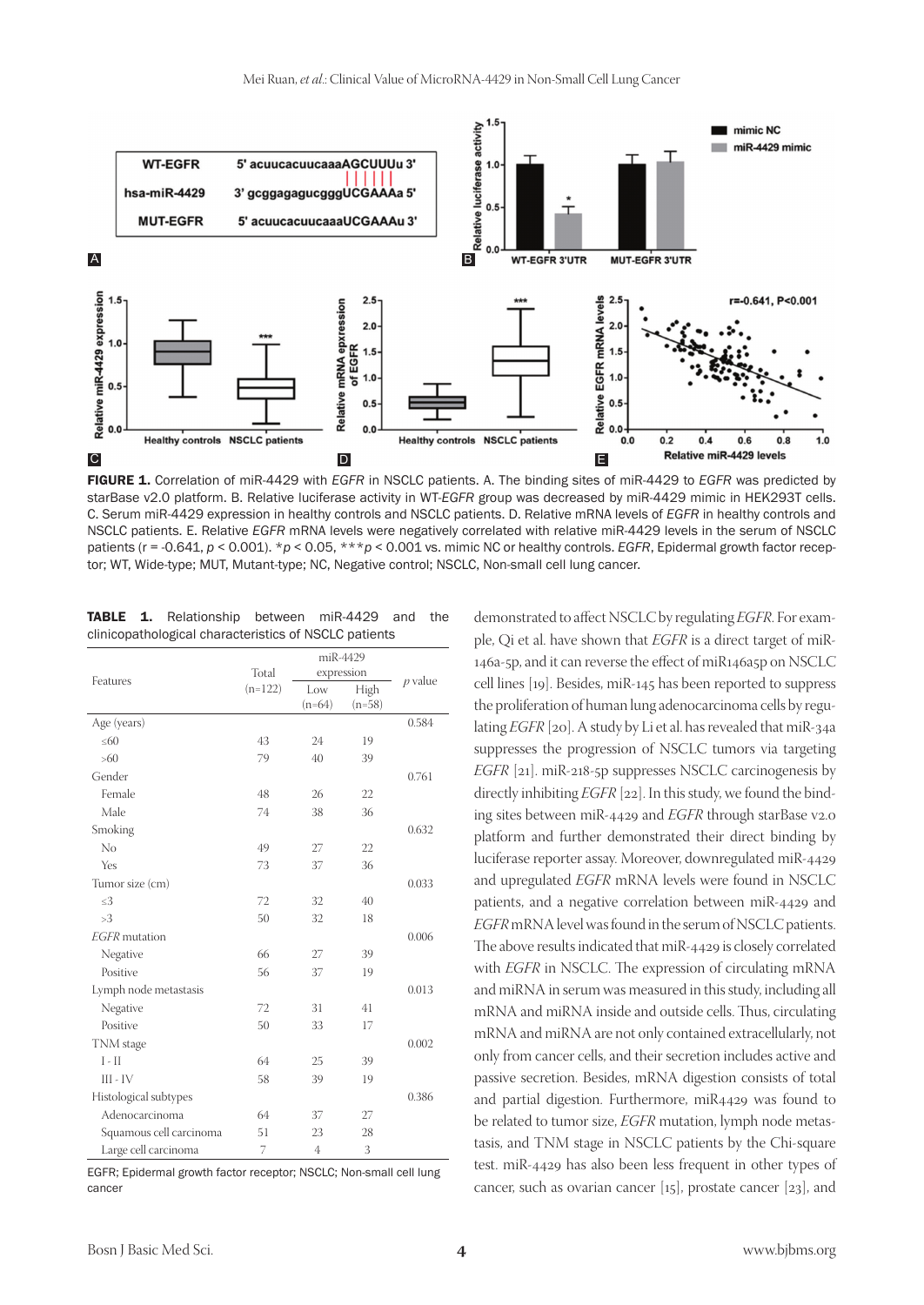colorectal cancer [24]. Thus, we conclude that downregulated miR4429 may be involved in the progression of NSCLC.

Circulating miRs used as cancer biomarkers have been widely reported, including NSCLC. For instance, serum miR-203 has been reported to serve as a potential diagnostic and prognostic biomarker for acute myeloid leukemia [25]. A study by Sun et al. has shown that serum miR30a-5p may function as



FIGURE 2. ROC analysis results indicated that serum miR-4429 had a high diagnostic value to screen NSCLC patients from healthy controls with an AUC of 0.918. AUC, Area under the ROC curve; ROC, Receiver operating characteristic; NSCLC, Non-small cell lung cancer.



FIGURE 3. NSCLC patients with low levels of miR-4429 had lower overall survival than patients with high miR-4429 levels (log-rank *p* = 0.0157). NSCLC, Non-small cell lung cancer.

TABLE 2. Cox regression analysis for miR‑4429 to predict the overall survival of NSCLC

a new biomarker for the diagnosis and prognosis of colorectal cancer [26]. Serum miR-185 [27] and serum miR1246 [28] have been found to be used as diagnostic and prognostic biomarkers for NSCLC.

Given the significant decrease of miR-4429 in NSCLC, this study investigated its clinical significance in NSCLC. First, miR-4429 expression showed a high diagnostic value for screening NSCLC patients (AUC = 0.918), with a sensitivity of 89.34% and a specificity of 84.72%. Kaplan-Meier survival analysis results demonstrated that patients with high miR-4429 expression had significantly longer overall survival. Serum miR-4429 maintained significance as an independent prognostic indicator for the overall survival of NSCLC patients. In addition, miR-4429 has been found to serve as a potential diagnostic biomarker for biliary atresia [29] and is associated with the survival prognosis of other cancers, such as ovarian cancer [15] and clear cell renal cell carcinoma [30]. Thus, serum miR-4429 may function as a diagnostic and prognostic biomarker for NSCLC.

Oncogenic activating mutations of *EGFR* are associated with the development and progression of lung cancer. Over the past decades, *EGFR*-TKIs therapy, including gefitinib, erlotinib, and afatinib, has become the standard therapy for NSCLC patients with *EGFR* activating mutations [31]. Nevertheless, many NSCLC patients develop resistance to targeted drugs in approximately a year [32-34], resulting in poor prognosis and limited therapeutic efficacy. Thus, it is necessary to explore the molecules related to *EGFR* mutations of NSCLC. Some studies have found that miRs are associated with *EGFR* mutations of NSCLC [32,35,36]. The present study also found that miR-4429 is associated with *EGFR* mutation in NSCLC patients. Approximately 30% - 50% Asian and 10% - 15% Caucasian patients with NSCLC have *EGFR* mutation [37], which provides evidence for such a high *EGFR* mutation rate (45.9%) in this study. Therefore, miR-4429 may facilitate timely screening of patients with *EGFR* mutation to facilitate treatment with TKIs. In addition, we considered the reasons why miR-4429 was associated with *EGFR* mutation. It has been shown that there is a close association between *EGFR* expression level and

| Variables             | Univariate analysis  |           |                     | Multivariate analysis    |  |
|-----------------------|----------------------|-----------|---------------------|--------------------------|--|
|                       | HR (95% CI)          | $p$ value | HR (95% CI)         | $p$ value                |  |
| Age (years)           | 1.221 (0.712-1.743)  | 0.542     |                     |                          |  |
| Gender                | 1.139 (0.744-1.669)  | 0.345     | ٠                   | $\overline{\phantom{a}}$ |  |
| Smoking               | 1.352 (0.831-1.938)  | 0.296     |                     |                          |  |
| Tumor size (cm)       | 1.501 (0.869-2.305)  | 0.107     |                     |                          |  |
| <b>EGFR</b> mutation  | $1.185(0.794-1.681)$ | 0.140     |                     |                          |  |
| Lymph node metastasis | 1.667 (1.088-2.194)  | 0.047     | 1.556 (0.973-2.260) | 0.085                    |  |
| TNM stage             | 2.429 (1.698-3.273)  | 0.018     | 2.372 (1.606-3.008) | 0.027                    |  |
| Histological subtypes | $1.166(0.873-1.557)$ | 0.129     |                     | $\sim$                   |  |
| miR-4429              | 2.384 (1.711-3.018)  | 0.006     | 2.359 (1.632-3.159) | 0.009                    |  |

EGFR; Epidermal growth factor receptor; NSCLC; Non‑small cell lung cancer; HR; Hazard ratio; CI; Confidence interval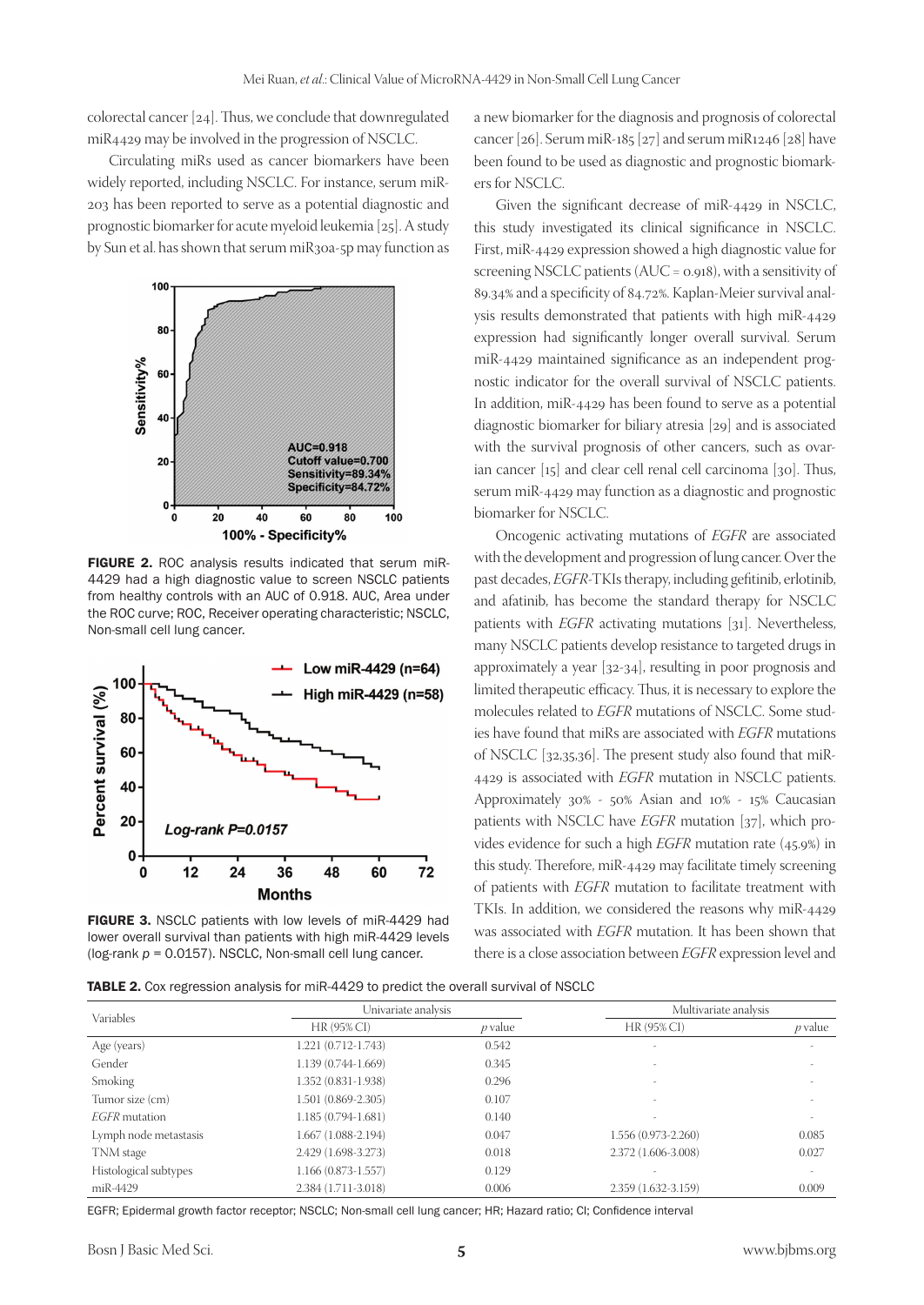

FIGURE 4. Relationship between miR-4429 and *EGFR* mutation in NSCLC patients. A. Serum miR-4429 expression in patients with *EGFR*-M and patients with *EGFR*-W. B. Serum miR4429 expression in patients with different types of *EGFR* mutations. C. ROC analysis indicated the ability of serum miR-4429 to discriminate between *EGFR*-M patients and *EGFR*W patients. \*\**p* < 0.01 vs. *EGFR*-W; *EGFR*, Epidermal growth factor receptor; *EGFR*M, *EGFR* mutant-type; *EGFR*-W, *EGFR* wild-type; AUC, Area under the ROC curve; ROC, Receiver operating characteristic; NSCLC, Non-small cell lung cancer.

*EGFR* mutation [38], thus, miR-4429 may be linked to the mutation of *EGFR* by regulating the expression of *EGFR*. However, how are they specifically related awaits further exploration.

Our study had some limitations. First, the sample size was relatively small, and our findings need further validation in large cohorts. Second, the molecular mechanism underlying the role of miR-4429 in NSCLC needs further exploration. Third, the lack of *in vitro* experiments and *in vivo* models to support this study's conclusion is also a limitation of the study, which should be performed in future studies. Fourth, our study did not screen the entire *EGFR* gene (just exons 18-21). Fifth, learning if miR-4429 would also be changed in ethylenediaminetetraacetic acid (EDTA)-treated plasma samples can contribute to the potential use of miR-4429 as a biomarker, which will be conducted in the future study. NSCLC patients also harbor other genomic alterations, such as ALK1, ROS1, HER2, BRAF, KRAS, and NTRK mutations. Thus, we will explore the molecules associated with other genomic alterations of NSCLC patients to provide targets for NSCLC.

# CONCLUSION

Our study indicates that serum miR-4429 is decreased in NSCLC patients and may serve as a potential biomarker for the diagnosis and prognosis of NSCLC. In addition, there is a correlation between miR-4429 and *EGFR* mutation in NSCLC patients. Thus, our findings may provide a new effective target for the clinical therapy of NSCLC patients.

# REFERENCES

[1] Amiri A, Pourhanifeh MH, Mirzaei HR, Nahand JS, Moghoofei M, Sahebnasagh R, et al. Exosomes and lung cancer: Roles in pathophysiology, diagnosis and therapeutic applications. Curr Med Chem 2021;28(2):308-28.

https://doi.org/10.2174/0929867327666200204141952

[2] Inamura K. Lung cancer: Understanding its molecular pathology and the 2015 WHO classification. Front Oncol 2017;7:193. https://doi.org/10.3389/fonc.2017.00193

- [3] Su Z, Chen M, Ding R, Shui L, Zhao Q, Luo W. Long noncoding RNA HCG11 suppresses the malignant phenotype of nonsmall cell lung cancer cells by targeting a miR875/SATB2 axis. Mol Med Rep 2021;24(2):552. https://doi.org/10.3892/mmr.2021.12191
- [4] Salehi M, Movahedpour A, Tayarani A, Shabaninejad Z, Pourhanifeh MH, Mortezapour E, et al. Therapeutic potentials of curcumin in the treatment of non-small-cell lung carcinoma. Phytother Res 2020;34(10):2557-76. https://doi.org/10.1002/ptr.6704
- [5] Rezaei S, Mahjoubin-Tehran M, Aghaee-Bakhtiari SH, Jalili A, Movahedpour A, Khan H, et al. Autophagy-related MicroRNAs in chronic lung diseases and lung cancer. Crit Rev Oncol Hematol 2020;153:103063.

https://doi.org/10.1016/j.critrevonc.2020.103063

- [6] Hirsch FR, Bunn PA, Jr. EGFR testing in lung cancer is ready for prime time. Lancet Oncol 2009;10(5):432-3. [https://doi.org/10.1016/S1470-2045\(09\)70110-X](https://doi.org/10.1016/S1470-2045(09)70110-X)
- [7] Cao S, Li L, Li J, Zhao H. MiR-1299 impedes the progression of nonsmall-cell lung cancer through EGFR/PI3K/AKT signaling pathway. Onco Targets Ther 2020;13:7493-502. https://doi.org/10.2147/OTT.S250396
- [8] Iorio MV, Croce CM. MicroRNAs in cancer: Small molecules with a huge impact. J Clin Oncol 2009;27(34):5848-56. https://doi.org/10.1200/JCO.2009.24.0317
- [9] Shabaninejad Z, Yousefi F, Movahedpour A, Ghasemi Y, Dokanehiifard S, Rezaei S, et al. Electrochemical-based biosensors for microRNA detection: Nanotechnology comes into view. Anal Biochem 2019;581:113349. https://doi.org/10.1016/j.ab.2019.113349
- [10] Khani P, Nasri F, Chamani FK, Saeidi F, Nahand JS, Tabibkhooei A, et al. Genetic and epigenetic contribution to astrocytic gliomas pathogenesis. J Neurochem 2019;148(2):188-203. https://doi.org/10.1111/jnc.14616
- [11] Mirzaei H, Hamblin MR. Regulation of glycolysis by non-coding RNAs in cancer: Switching on the Warburg effect. Mol Ther Oncolytics 2020;19:218-39. https://doi.org/10.1016/j.omto.2020.10.003
- [12] Hashemian SM, Pourhanifeh MH, Fadaei S, Velayati AA, Mirzaei H, Hamblin MR. Non-coding RNAs and exosomes: Their role in the pathogenesis of sepsis. Mol Ther Nucleic Acids 2020;21:51-74. https://doi.org/10.1016/j.omtn.2020.05.012
- [13] Zhu X, Tian G, Quan J, He P, Liu J. Effects of miR340 overexpression and knockdown on the proliferation and metastasis of NSCLC cell lines. Int J Mol Med 2019;44(2):643-51. https://doi.org/10.3892/ijmm.2019.4213
- [14] Chen Y, Zhou X, Qiao J, Bao A. MiR-142-3p overexpression increases chemo-sensitivity of NSCLC by inhibiting HMGB1 mediated autophagy. Cell Physiol Biochem 2017;41(4):1370-82. https://doi.org/10.1159/000467896